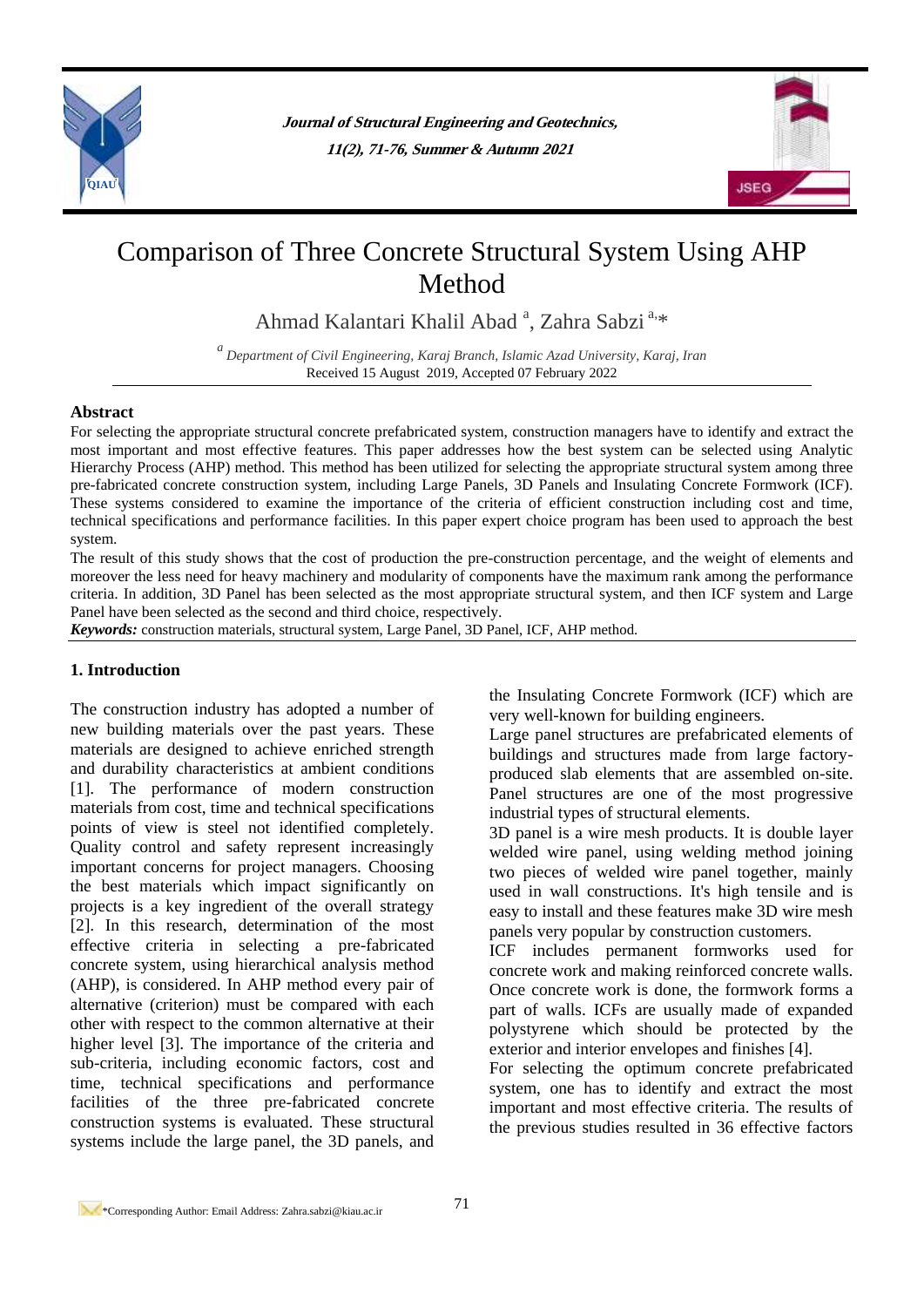for selecting the prioritization and comparison of the mentioned systems, as described in Table 1.

| ۰, |
|----|
|----|

The primary Criteria for choosing the best prefabricated system

|                | criteria                                          |    | criteria                               |  |
|----------------|---------------------------------------------------|----|----------------------------------------|--|
| $\mathbf{1}$   | Low cost of<br>construction                       | 19 | No need for heavy machinery            |  |
| $\overline{c}$ | Increase productivity                             | 20 | The rigidity of the ceiling            |  |
| 3              | Safety                                            | 21 | Low execution stages                   |  |
| $\overline{4}$ | Low building time                                 | 22 | project management                     |  |
| 5              | Ease of supply of<br>materials in the<br>interior | 23 | Diversity in architectural<br>design   |  |
| 6              | Low maintenance<br>costs                          | 24 | Compatible with modular<br>design      |  |
| 7              | Time needed to return<br>investment               | 25 | Existence of executive<br>regulations  |  |
| 8              | Recycling of<br>materials                         | 26 | Quality considerations                 |  |
| 9              | Possibility to make<br>next changes               | 27 | Management Considerations              |  |
| 10             | Stability of the<br>elements                      | 28 | <b>Required Resources</b>              |  |
| 11             | quality control                                   | 29 | Energy consumption                     |  |
| 12             | Fire safety                                       | 30 | Reducing environment                   |  |
| 13             | Compatibility with<br>non-structural<br>elements  | 31 | Adapting to the climatic<br>conditions |  |
| 14             | The need for skilled<br>workforce                 | 32 | Impact on the labor market             |  |
| 15             | Prefabricated<br>percentage                       | 33 | No traffic jams during<br>construction |  |
| 16             | Executive seasonal<br>constraints                 | 34 | Provide workers' health and<br>safety  |  |
| 17             | Sound insulation                                  | 35 | Compatibility with Iranian<br>culture  |  |
| 18             | Thermal insulation                                | 36 | Providing visual aesthetic             |  |

Reliability of decisions made through AHP method highly depends on the quality of the questionnaires and the accuracy of the information provided by the experts involved in the decision making process [4]. The three selected structural systems have been ranked based on the criteria which presented in Table 1. Then it was provided and yielded to statistical population which included 120 experts. The experts choose their priority and ranked all of the above mentioned criteria. Finally 15 major and important factors were extracted from the expert's answer and these factors were categorized to four main group listed below and presented in Table 2. These four groups include 1- Construction cost, 2- Construction time, 3- Technical Specifications and 4- Executive features.

| Table 2 |                |  |  |  |  |
|---------|----------------|--|--|--|--|
|         | Einal critoria |  |  |  |  |

| Final criteria selection |                             |                |                                                                             |  |  |
|--------------------------|-----------------------------|----------------|-----------------------------------------------------------------------------|--|--|
| criteria                 |                             | Sub-criteria   |                                                                             |  |  |
| 1                        | Construction cost           | 1              | Cost of production                                                          |  |  |
|                          |                             | $\overline{2}$ | Transportation costs                                                        |  |  |
|                          |                             | 3              | Assembly cost                                                               |  |  |
|                          | Construction time           | 4              | Runtime limits in different Season of<br>the year                           |  |  |
|                          |                             | 5              | Time to Loading and transportation                                          |  |  |
| $\overline{c}$           |                             | 6              | Pre-fabrication percentage and<br>consequently reduced construction<br>time |  |  |
|                          |                             | 7              | The duration of the operation in the<br>Place of construction               |  |  |
|                          | Technical<br>Specifications | 8              | Adaptation with technical regulations                                       |  |  |
| 3                        |                             | 9              | Lightweight components and weight<br>loss of building                       |  |  |
|                          |                             | 10             | Sustainability against earthquake                                           |  |  |
|                          |                             | 11             | Environmental friendly                                                      |  |  |
|                          | Executive<br>features       | 12             | Variety of parts and adaptation to<br>architectural design                  |  |  |
| $\Delta$                 |                             | 13             | Least need for heavy machinery                                              |  |  |
|                          |                             | 14             | Least need for expert human<br>resources                                    |  |  |
|                          |                             | 15             | Modularity of parts                                                         |  |  |

# **2. Analytic Hierarchy Process (AHP Method)**

Analytic Hierarchy Process (AHP) is one of Multi Criteria decision making method that was originally developed by Thomas L. Saaty [5]. It has particular application in group decision making [5, 6] and is used around the world in a wide variety of decision situations [6-8]. It provides a comprehensive and rational framework for structuring a decision problem, for representing and quantifying its elements, for relating those elements to overall goals, and for evaluating alternative solutions.

Users of the AHP decompose their decision problem into a hierarchy of more easily comprehended subproblems which can be analyzed independently. Once the hierarchy is built, the decision makers systematically evaluate its various elements by comparing them to each other with respect to their impact on an upper level element in the hierarchy. The AHP converts these evaluations to numerical values that can be processed and compared over the entire range of the problem. A numerical weight or priority is derived for each element of the hierarchy, allowing diverse and often incommensurable elements to be compared to one another in a rational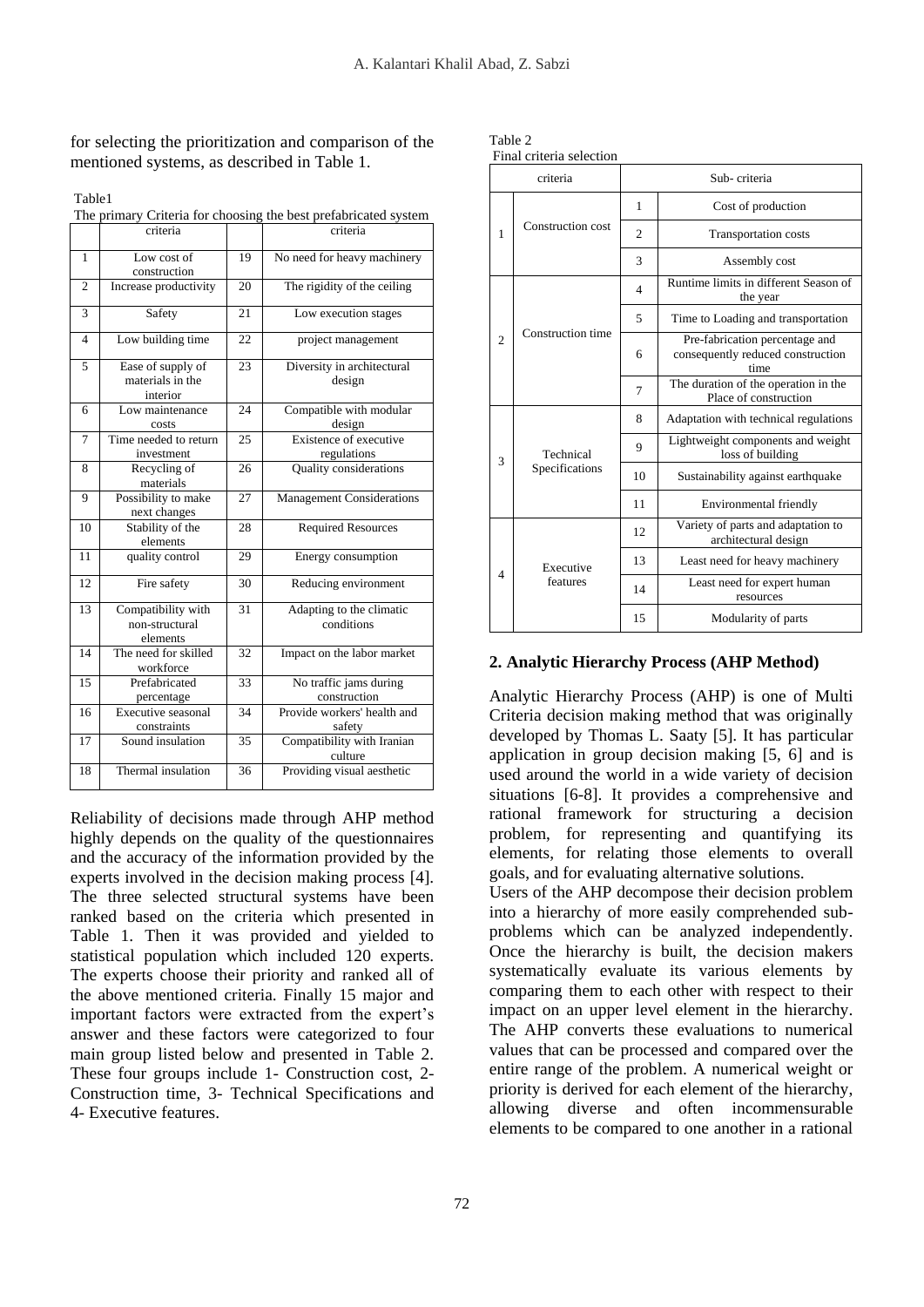and consistent way. This capability distinguishes the AHP from other decision making techniques [9 -12]. Then it can be said that the AHP method are based on building a decision tree hierarchy. The first step is the decision tree hierarchy, in this first-level tree representing the target and the down level representing rival options and intermediate levels of decision-making factors and factors, including criteria and sub-criteria [13, 14]. One of the advantages of the hierarchical analysis process is the possibility of examining the consistency of judgments [15]. Moreover the advantages of AHP over other multi criteria methods are its flexibility, intuitive appeal to the decision makers and its ability to check inconsistencies [16]. Generally, users find the pairwise comparison form of data input straightforward and convenient. Additionally, the AHP method has the distinct advantage that it decomposes a decision problem into its constituent parts and builds hierarchies of criteria [17] In this study, the expert choice software is used for analysis and make decision tree hierarchy.

### **3. Compatibility in Cognition and Decision**

Pairwise comparison matrix is a reliable base for calculations only if it is consistent. Consistency means a condition in which ratios assigned for comparing criteria and options in a matrix (based on the pairwise connection between criteria) are mutually consistent [4]. Since the numeric values are derived from the subjective preferences of individuals, it is impossible to avoid some inconsistencies in the final matrix of judgments. Then some inconsistency is expected and permitted in AHP analysis [15].

Saaty provides the calculated RI value for matrices of different sizes [18]. In AHP, the consistency ratio is defined as CR where  $CR = CI/RI$ . Saaty has shown that a consistency ratio (CR) of 0.10 or less is acceptable to continue the AHP analysis. If the consistency ratio is greater than 0.10, it is necessary to revise the judgments to locate the cause of the inconsistency and correct it [14].

## **4. Inconsistency rate of pair comparisons**

The existence of the right judgments of the decision maker has an important role in creating the pairwise comparison matrix in Analytical Hierarchy Process. If the judgment matrix does not have an acceptable level of consistency, the results are not reliable [3]. To verifying the results, inconsistency rate of all of

analyses is presented here. All of the calculation of the consistency ratio is easily performed by computer program and presented in Table.3. Since these values of inconsistency are less than 0.10, we can assume that our judgments matrix is reasonably consistent so we can continue the process of decision-making using AHP.

| anie |  |
|------|--|
|------|--|

| Inconsistency rates for paired comparisons |  |  |
|--------------------------------------------|--|--|
|                                            |  |  |

| Pair Comparison Title                                                                                        | inconsistency<br>ratio |
|--------------------------------------------------------------------------------------------------------------|------------------------|
| Comparison the main criteria                                                                                 | 0.02                   |
| Comparison of construction cost sub-criteria                                                                 | 0.00                   |
| Comparison of Construction time sub-criteria                                                                 | 0.04                   |
| Comparison of Technical Specifications sub-<br>criteria                                                      | 0.00298                |
| Comparison of executable abilities sub-criteria                                                              | 0.00                   |
| Comparison options for lower product price                                                                   | 0.03                   |
| Comparison options for less shipping                                                                         | 0.06                   |
| Comparison of options in terms of less<br>installation and assembly costs                                    | 0.06                   |
| Comparing options in terms of prefabrication<br>percentage and thus reducing runtime                         | 0.08                   |
| Comparing options in terms of less loading time<br>and carrying Pre-fabricated parts                         | 0.08                   |
| Comparison of options in terms of less runtime in<br>different seasons of the year                           | 0.03                   |
| Comparing the options in terms of less time for<br>the operation in the workshop                             | 0.03                   |
| Comparison of options in terms of compliance<br>with the technical regulations                               | 0.00                   |
| Comparison of options for maximum stability<br>against earthquake                                            | 0.00                   |
| Compare the options for the most<br>environmentally friendly                                                 | 0.04                   |
| Comparison of options in terms of lighter parts<br>and weight loss                                           | 0.08                   |
| Comparison of options in terms of prefabricated<br>parts variation and adaptation to architectural<br>design | 0.06                   |
| Comparison of options in terms of minimum<br>requirements for heavy machinery                                | 0.07                   |
| Comparison of options in terms of minimum<br>requirements for specialized staffing                           | 0.00                   |
| Comparison of options in terms of modularity of<br>parts                                                     | 0.00352                |

#### **5. Results and Discussion**

Introduction of new structural systems into construction industry has created a competitive situation wherein selecting the most appropriate structural system has become increasingly difficult. Some structural systems have priority over others due to their unique features, as well as the special requirements of various construction projects [4]. The outputs of questionnaires in this study have been used to develop pairwise comparison tables. Details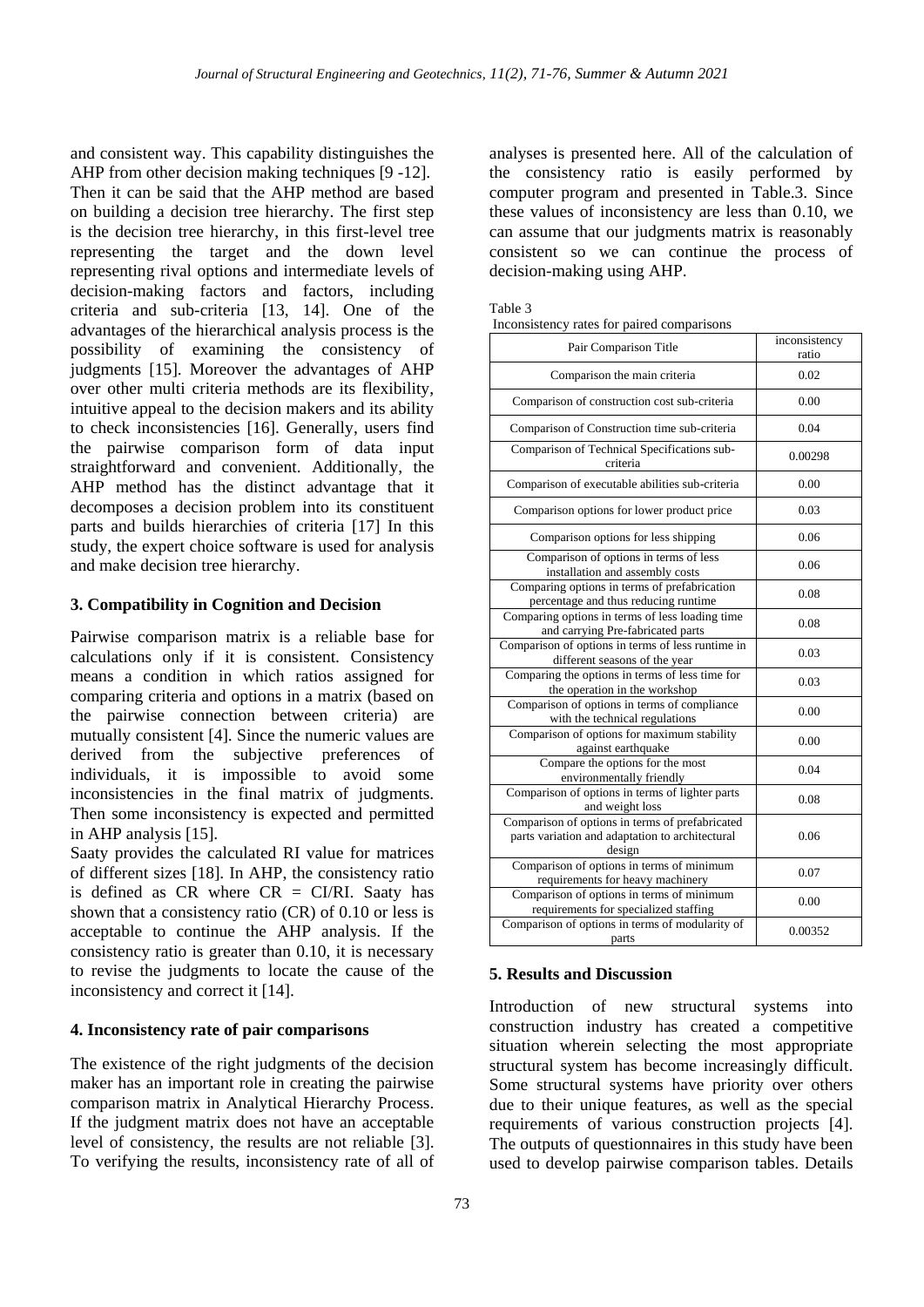## of modeling and AHP chart have been presented in Table 4.

|                                |                             | The chart of criteria, sub-criteria and research options                                                                                                                                                        |                             |
|--------------------------------|-----------------------------|-----------------------------------------------------------------------------------------------------------------------------------------------------------------------------------------------------------------|-----------------------------|
| Goal                           | Criteria                    | sub criteria                                                                                                                                                                                                    | Options                     |
|                                | Construction<br>cost        | Cost of<br>production(C1)<br>Transportation<br>costs(C2)<br>Assembly cost(C3)                                                                                                                                   | large<br>panel(A1)          |
|                                | Construction<br>time        | Runtime limits in<br>different Season of<br>the year $(T1)$<br>Time to Loading and<br>transportation(T2)<br>Pre-fabrication<br>percentage and<br>consequently<br>reduced construction<br>time(T3)               |                             |
| select the                     |                             | The duration of the<br>operation in the<br>Place of<br>construction(T4)                                                                                                                                         | 3 <sub>D</sub><br>panel(A2) |
| best<br>construction<br>system | Technical<br>Specifications | Adaptation with<br>technical<br>regulations(TF1)<br>Lightweight<br>components and<br>weight loss of<br>building(TF2)<br>Sustainability<br>against earthquake<br>force(TF3)<br>Environmentally<br>friendly(TF4)  |                             |
|                                | executable<br>abilities     | Variety of Parts and<br>Adaptation to<br>Architectural<br>Design(E1)<br>At least the need for<br>heavy<br>machinery(E2)<br>At least the need for<br>expert human<br>resources(E3)<br>Modularity of<br>parts(E4) | ICF(A3)                     |

Table 4

Note: C1,C2,... are used to define the sub criteria and options for Expert choice software.

Table 4 shows the models created in Expert choice program for comparison of three mentioned construction system as well as criteria and subcriteria. Results of general comparisons of the main criteria with respect to the research goal are

illustrated in Fig. 1. The construction cost criterion with the relative weight of 0.560 has the highest value and is preferred, the construction time criterion with a relative weight of 0.249 is in the second place, and the technical specifications and Executive features with a relative weight of 0.095 are in the third and fourth place.



Fig.1. The relative weight of the main criteria relative to the goal

Evaluation of the construction cost as shown in the Fig. 2, Shows that the production cost is the most important feature in controlling cost of construction.



Fig.2. The relative weight of the sub-criteria in evaluating the cost of construction

Evaluation of the parameters of construction time, as shown in the Fig. 3, shows that the percentage of pre-fabrication has the primary importance in controlling time of construction. And then time of loading and transportation has the second place. Then the duration of the operation and finally runtime limits in different seasons have the less importance.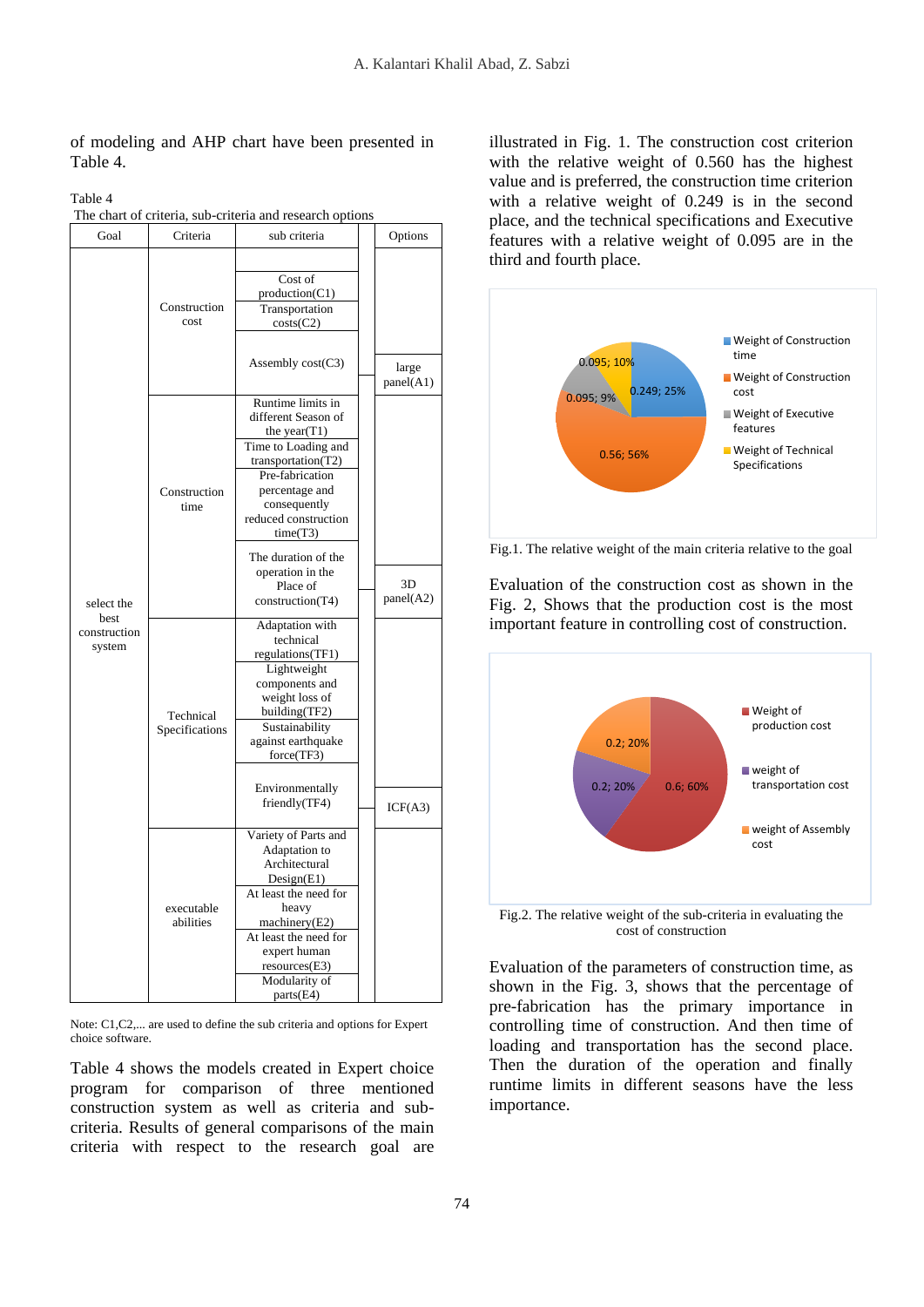

Fig.3. The relative weight of the sub-criteria in evaluating the construction time

Technical specifications analyses are shown in Fig.4. According to the results of the analyses, it is clear that the environmental friendly materials are in the top priority.



Fig.4. The relative weight of the sub-criteria in evaluating the technical specifications

The analyses of executive features of methods are shown in Fig. 5. According to the results, the least need for machines and the modularity of components are of the highest priority. Modular construction, when optimized and capably delivered, can demonstrate a series of benefits over traditional construction for appropriate projects



Fig.5. The relative weight of the sub-criteria in evaluating the executive features

And finally evaluation of structural systems results is shown in Fig. 6. According to the scores and ranking shown in this figure, the best choice has been 3D Panel. Then ICF is preferred and large panel system was determined as the worst alternative according to the AHP ranking.



Fig.6. The relative weight of three structural system

#### **6. Conclusion**

Application of new methods and structural systems can promote the construction techniques. Selecting the appropriate structural system has a significant influence in projects success. AHP method is wellknown decision making technique but using it in the selection of proper structural systems is a new application in construction industry. Identification of criteria can also be an important issue in such a selection process and the case of this research can provide a recommendation for other researchers. The decision matrix was used to calculate the criteria weights. Relevant criteria were compared against